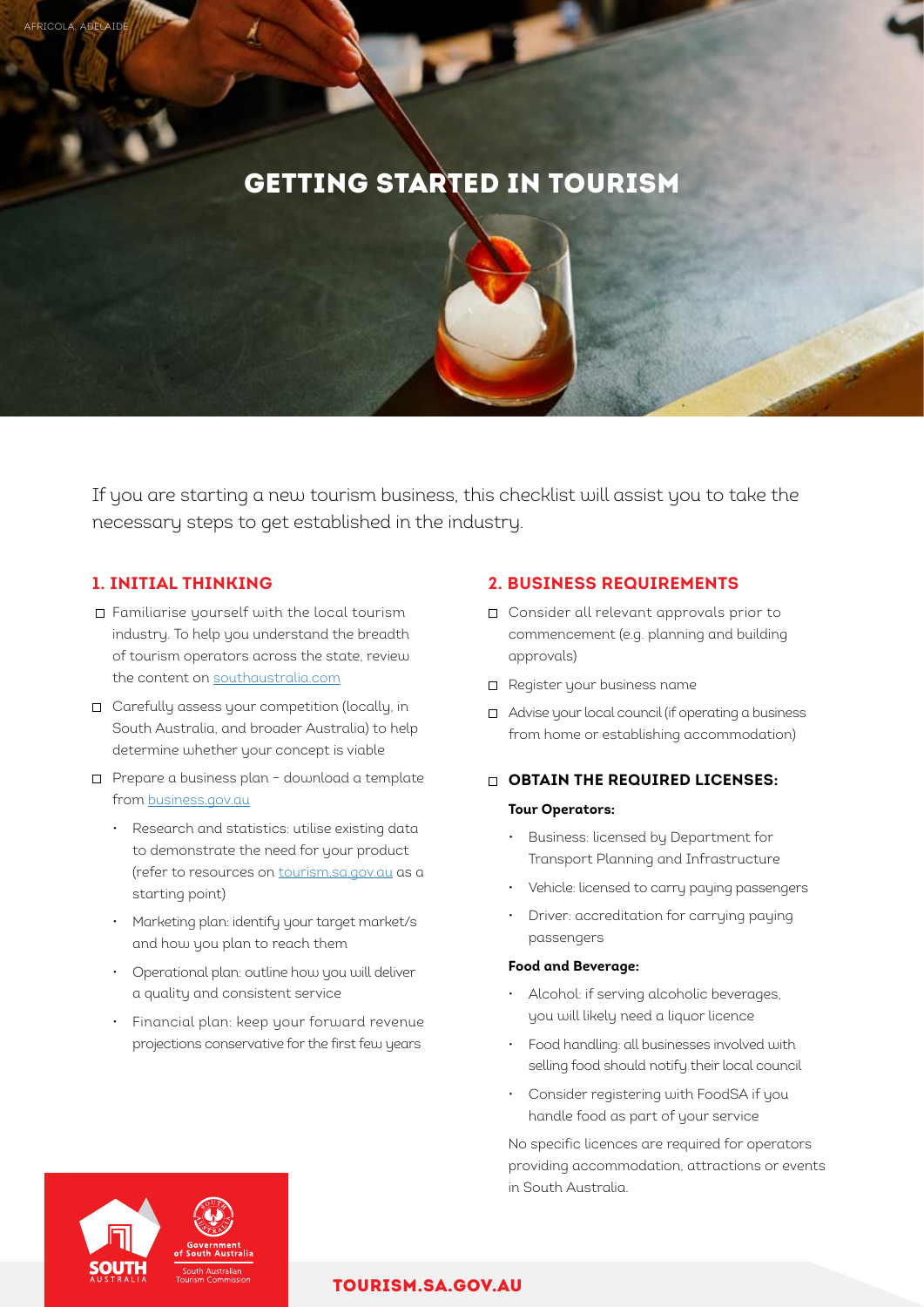## **SEEK RELEVANT ACCREDITATION:**

#### **Quality Tourism Accredited Business**

 Administered by the Tourism Industry Council SA (TicSA), this optional commitment provides independent recognition for your business policies and procedures while also providing access to valuable development tools, templates and best practice examples. Accreditation is free for TicSA members. [ticsa.com.au](https://ticsa.com.au/)

#### **Accommodation Star Ratings**

 Star ratings stand for independently reviewed quality standards of accommodation providers. [starratings.com.au](https://www.starratings.com.au/)

 TicSA can apply an independent star rating to your property through the Quality Tourism Accredited Business Program on request.

# **Eco Certification**

 Assure travellers that your tourism product is committed to sustainable practices and provides high quality nature-based tourism experiences. There are three levels of certification.

[ecotourism.org.au](http://www.ecotourism.org.au/)

#### **Travel Agents Accreditation**

 The Australian Federation of Travel Agents accreditation scheme offers a benchmark for quality and professionalism. [afta.com.au](http://www.afta.com.au)

## **SEEK THE REQUIRED INSURANCES**

#### **Public Liability Insurance**

 Public Liability Insurance provides cover against accidental injury to clients, customers and visitors at or to your business premises. This cover is essential to all businesses. For detailed advice and information on the type and cost of insurance to best suit your business, you should consult reputable insurance agents or brokers.

# **COMPLY WITH LEGAL OBLIGATIONS**

### **Work Health and Safety (WHS)**

 Safework SA regulates the health and safety laws in South Australia. Ensure you are adhering to regulations and codes of practice. Know your WHS responsibilities to your staff and to yourself. [safework.sa.gov.au](https://www.safework.sa.gov.au/)

# **3. PRODUCT/EXPERIENCE DEVELOPMENT**

- Develop concepts which leverage the state's competitive advantages of food, wine and nature.
- Create experiences with a customer-centric approach. Be prepared to adapt and evolve based on the desires of your ideal customer.
- □ Propose a price that will cover costs, deliver a profit margin, incorporates the required commission structure and remains competitive in the market (refer to the *What is Commission*  fact sheet for more information)
- Develop a booking and cancellation policy
- Determine your operating hours and seasonal requirements
- Consider any restrictions for participants (e.g. age, weight, mobility)

## **4. EMBRACE YOUR INDUSTRY**

- TicSA is the peak membership based tourism body that represents the interests of the state's tourism industry. Members have access to business development tools and connections to other tourism professionals. [ticsa.com.au](https://ticsa.com.au/)
- Sign up to relevant industry association/s (e.g. Houseboat Hirers Association, Adelaide Convention Bureau, Australian Hotels Association)

## **5. TOURISM MARKETING**

- Connect with the South Australian Tourism Commission and your Regional Tourism Organisation (refer to the *Working with the SATC* checklist for more information)
- Know which international markets the SATC is targeting and decide whether any of these markets would be beneficial for your business. Implement your own marketing communications plan
- Align with relevant SATC marketing campaigns (refer to the *Leveraging SATC's Domestic Marketing Activities* fact sheet for more ideas)